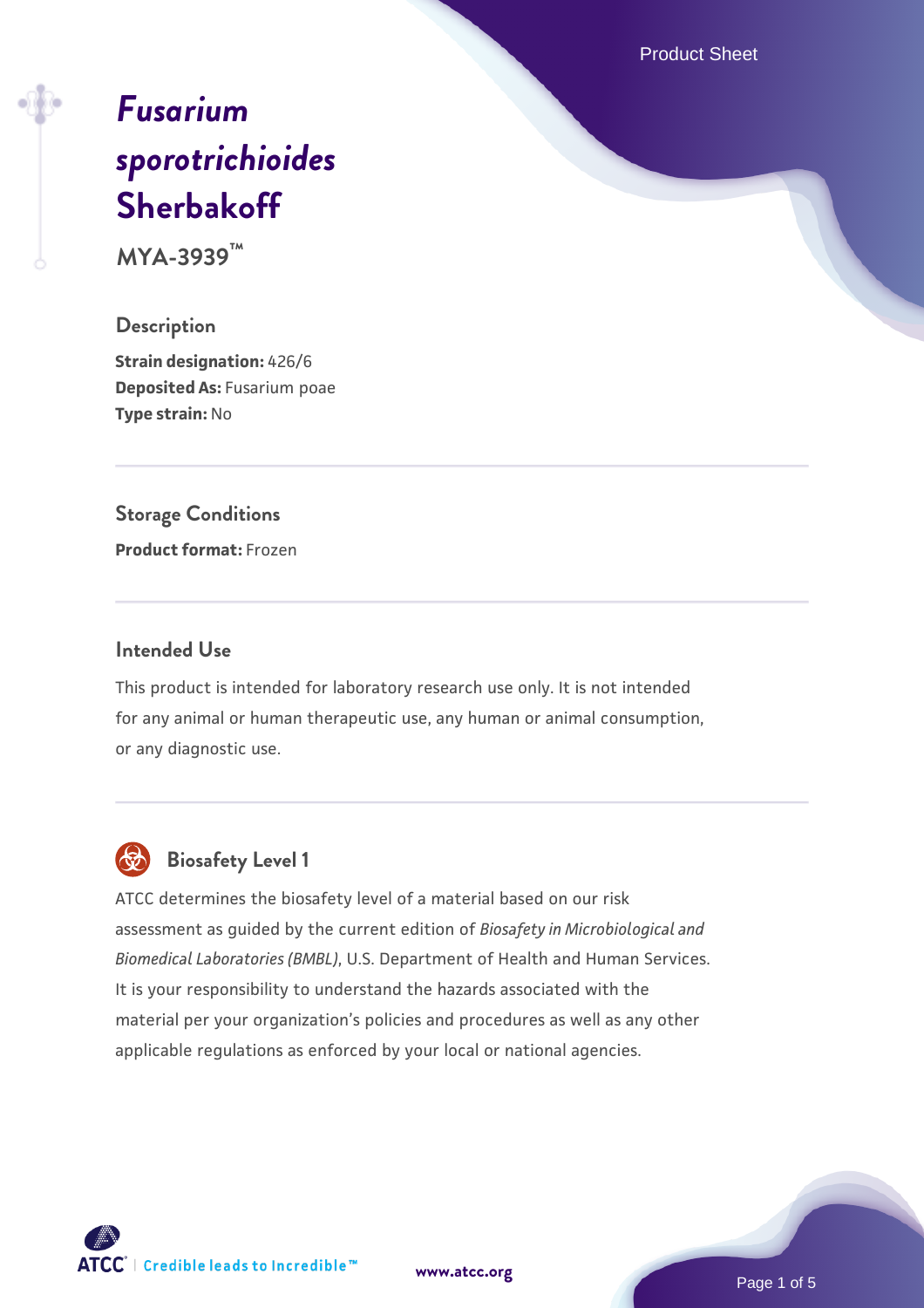#### **[Fusarium sporotrichioides](https://www.atcc.org/products/mya-3939) [Sherbakoff](https://www.atcc.org/products/mya-3939)** Product Sheet **MYA-3939**

ATCC highly recommends that appropriate personal protective equipment is always used when handling vials. For cultures that require storage in liquid nitrogen, it is important to note that some vials may leak when submersed in liquid nitrogen and will slowly fill with liquid nitrogen. Upon thawing, the conversion of the liquid nitrogen back to its gas phase may result in the vial exploding or blowing off its cap with dangerous force creating flying debris. Unless necessary, ATCC recommends that these cultures be stored in the vapor phase of liquid nitrogen rather than submersed in liquid nitrogen.

# **Certificate of Analysis**

For batch-specific test results, refer to the applicable certificate of analysis that can be found at www.atcc.org.

# **Growth Conditions**

**Medium:**  [ATCC Medium 336: Potato dextrose agar \(PDA\)](https://www.atcc.org/-/media/product-assets/documents/microbial-media-formulations/3/3/6/atcc-medium-336.pdf?rev=d9160ad44d934cd8b65175461abbf3b9) **Temperature:** 24°C

# **Handling Procedures**

Frozen ampoules packed in dry ice should either be thawed immediately or stored in liquid nitrogen vapor. If liquid nitrogen storage facilities are not available, frozen ampoules may be stored at or below -70°C for approximately one week. **Do not under any circumstance store frozen ampoules at refrigerator freezer temperatures (generally -20°C).** Storage of frozen material at this temperature may result in the death of the culture.

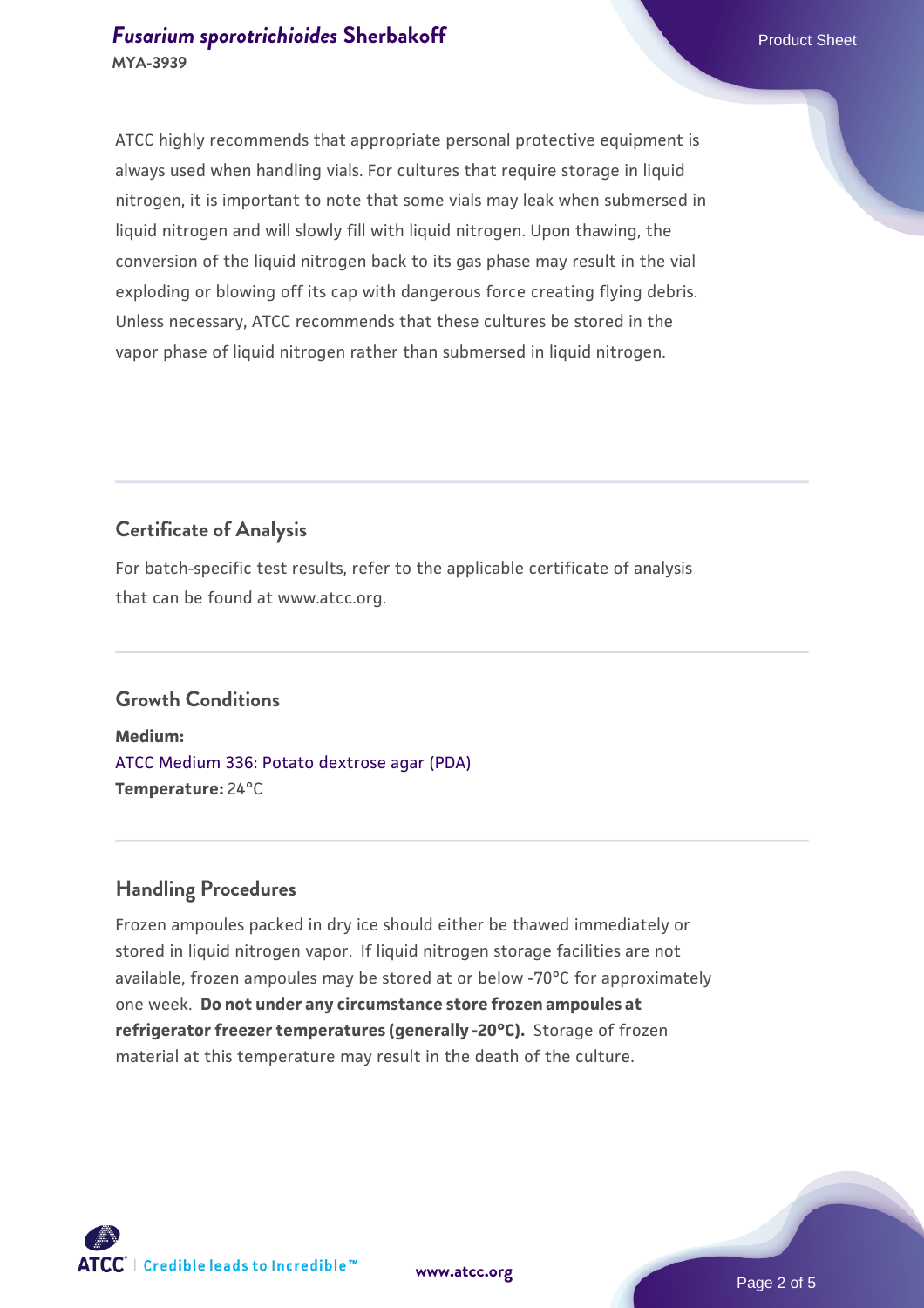1. To thaw a frozen ampoule, place in a **25-30°C** water bath, until just thawed (approximately **5 minutes**). Immerse the ampoule just enough to cover the frozen material. Do not agitate the ampoule.

2. Immediately after thawing, aseptically transfer the contents of the vial onto appropriate solid or liquid medium.

3. Incubate cultures at recommended temperature.

#### **Material Citation**

If use of this material results in a scientific publication, please cite the material in the following manner: *Fusarium sporotrichioides* Sherbakoff (ATCC MYA-3939)

#### **References**

References and other information relating to this material are available at www.atcc.org.

#### **Warranty**

The product is provided 'AS IS' and the viability of ATCC® products is warranted for 30 days from the date of shipment, provided that the customer has stored and handled the product according to the information included on the product information sheet, website, and Certificate of Analysis. For living cultures, ATCC lists the media formulation and reagents that have been found to be effective for the product. While other unspecified media and reagents may also produce satisfactory results, a change in the ATCC and/or depositor-recommended protocols may affect the recovery, growth, and/or function of the product. If an alternative medium formulation or reagent is used, the ATCC warranty for viability is no longer



**[www.atcc.org](http://www.atcc.org)**

Page 3 of 5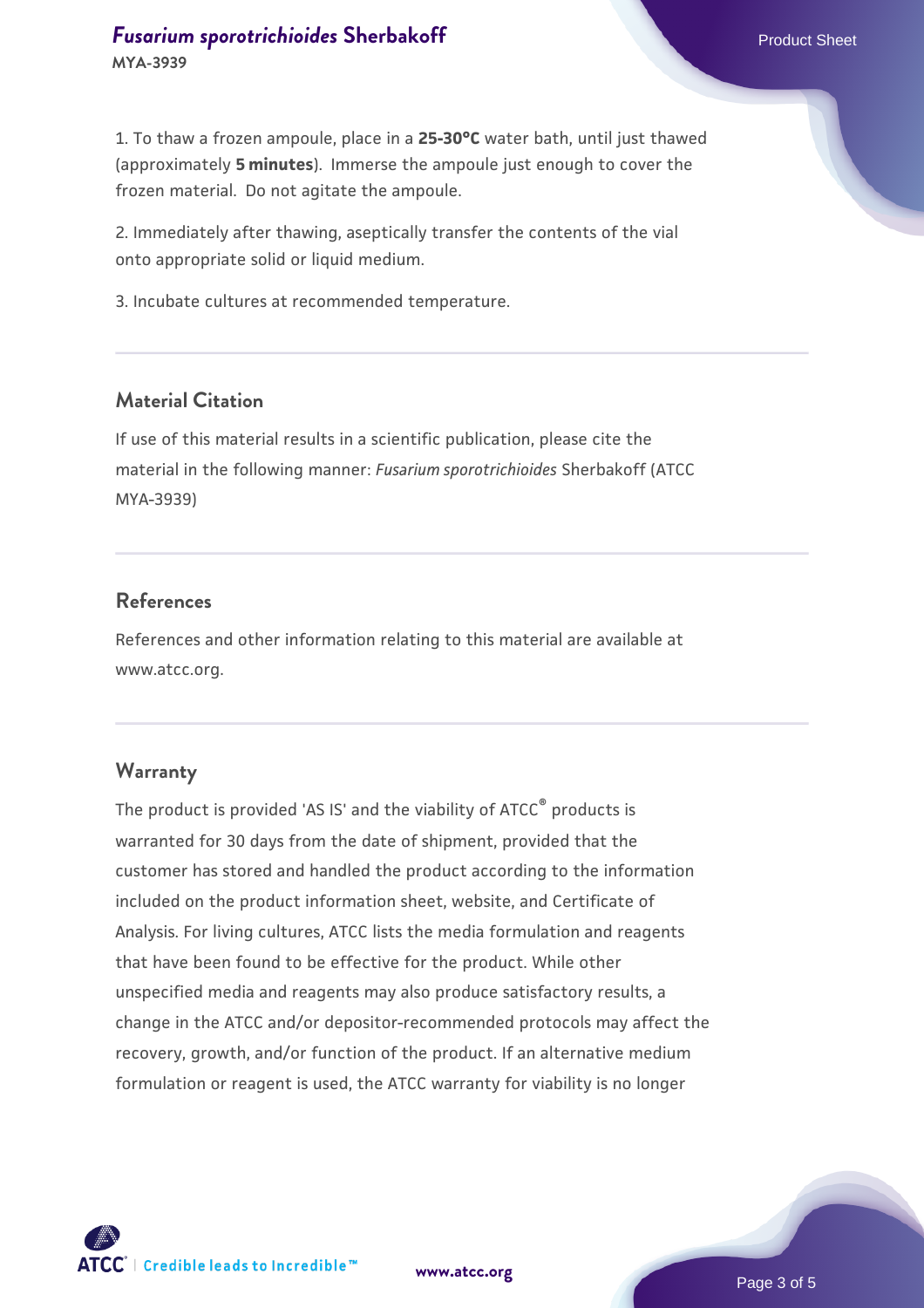#### **[Fusarium sporotrichioides](https://www.atcc.org/products/mya-3939) [Sherbakoff](https://www.atcc.org/products/mya-3939)** Product Sheet **MYA-3939**

valid. Except as expressly set forth herein, no other warranties of any kind are provided, express or implied, including, but not limited to, any implied warranties of merchantability, fitness for a particular purpose, manufacture according to cGMP standards, typicality, safety, accuracy, and/or noninfringement.

#### **Disclaimers**

This product is intended for laboratory research use only. It is not intended for any animal or human therapeutic use, any human or animal consumption, or any diagnostic use. Any proposed commercial use is prohibited without a license from ATCC.

While ATCC uses reasonable efforts to include accurate and up-to-date information on this product sheet, ATCC makes no warranties or representations as to its accuracy. Citations from scientific literature and patents are provided for informational purposes only. ATCC does not warrant that such information has been confirmed to be accurate or complete and the customer bears the sole responsibility of confirming the accuracy and completeness of any such information.

This product is sent on the condition that the customer is responsible for and assumes all risk and responsibility in connection with the receipt, handling, storage, disposal, and use of the ATCC product including without limitation taking all appropriate safety and handling precautions to minimize health or environmental risk. As a condition of receiving the material, the customer agrees that any activity undertaken with the ATCC product and any progeny or modifications will be conducted in compliance with all applicable laws, regulations, and guidelines. This product is provided 'AS IS' with no representations or warranties whatsoever except as expressly set forth herein and in no event shall ATCC, its parents, subsidiaries, directors, officers, agents, employees, assigns, successors, and affiliates be liable for indirect, special, incidental, or consequential damages of any kind in connection with or arising out of the customer's use of the product. While reasonable effort is made to ensure authenticity and reliability of materials on deposit, ATCC is not liable for damages arising from the misidentification or



**[www.atcc.org](http://www.atcc.org)**

Page 4 of 5